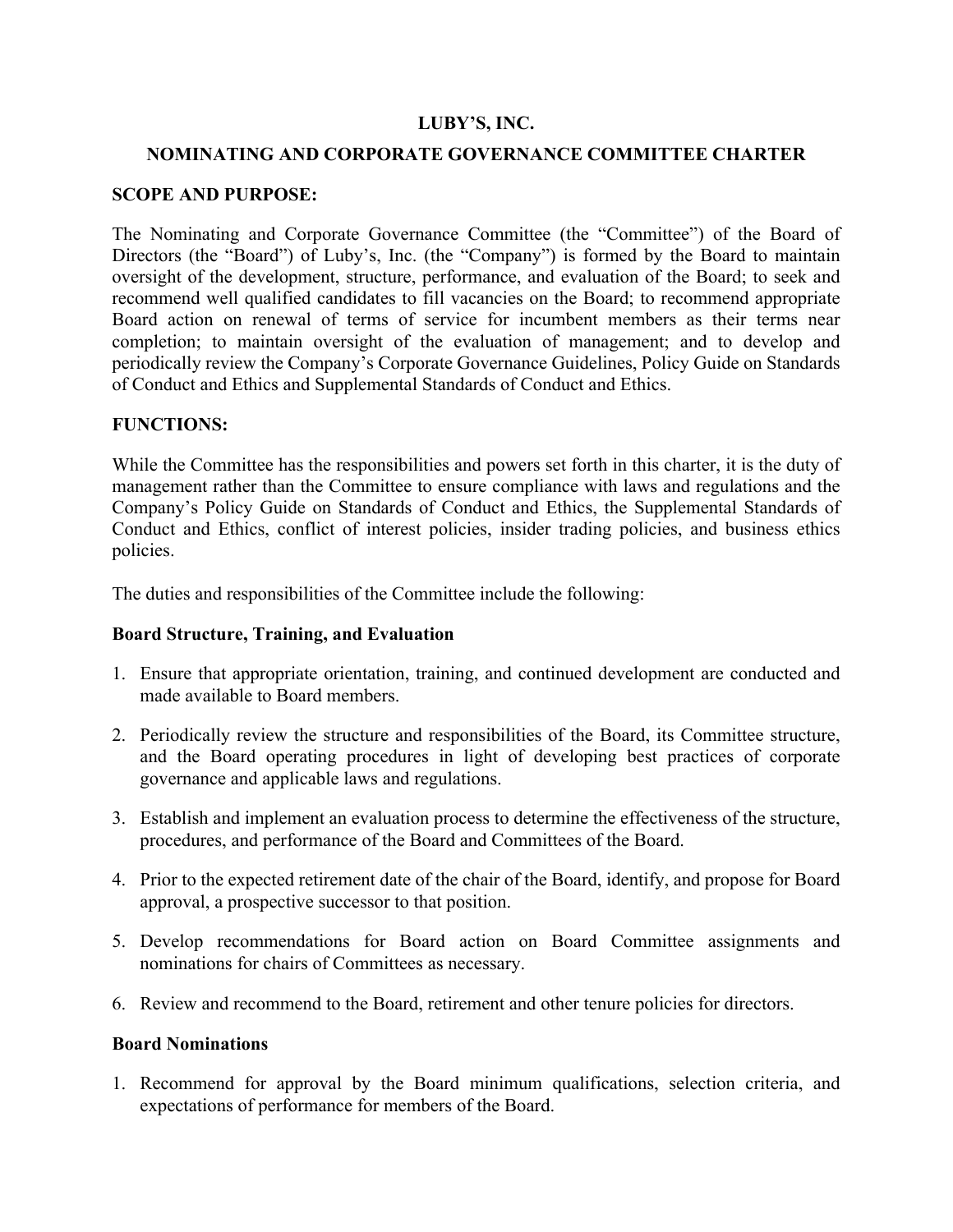- 2. Ensure that the Board composition is broadly representative, in so far as is practical and reasonable. While recognizing the desirability of representative demographic composition, the Committee must ensure the competence of the Board to meet its fiduciary responsibility to the shareholders; qualifications necessary to assure such competence must take precedence over other considerations. The Committee shall consult with the Chairman of the Board and the chief executive officer to identify and recommend to the Board skills and characteristics needed by prospective Board candidates in the context of the current Board makeup and the perceived needs of the Company at that point in time.
- 3. Annually review tenure and terms of active Board members, and develop recommendations for Board action to fill impending vacancies.
- 4. Recruit and screen individuals who possess the qualifications necessary to execute the responsibilities of a Company Board member. Identify and recommend to the Board individuals qualified to become members of the Board, consistent with criteria approved by the Board. This shall include the responsibility for reviewing Board candidates proposed by shareholders of the Company. Review of potential candidates shall include review of the person's judgment, experience, independence, understanding of the Company's business, and other relevant factors in light of the needs of the Board and the Company. At the time of recommending director nominees to the Board, the Committee shall inform the Board of the criteria used in making its recommendations.
- 5. Evaluate and recommend for reelection, as appropriate, those existing directors whose past performance is satisfactory.
- 6. As part of its process of recommending director nominees to the Board, maintain a Board consisting of a majority of directors who are "independent" under the applicable provisions of the New York Stock Exchange listing standards. The Committee shall also take into account the needs of the Finance and Audit Committee to have independent directors with financial literacy and at least one member who has accounting or related financial management expertise and who meets the definition of an "audit committee financial expert" under the rules of the Securities and Exchange Commission.
- 7. The performance of individual Board members is a matter of consideration each time a Board member is up for renomination. The Committee will take under consideration and recommend appropriate action should any Board member communicate to the Committee that another director has acted inappropriately or not performed adequately.
- 8. Consider, in consultation with the Chairman of the Board and the chief executive officer, the appropriateness of continued Board service by active nonmanagement Board members whenever there is a significant change in their professional roles and responsibilities prior to their nomination for reelection.
- 9. Develop procedures by which shareholders may submit director candidates for consideration by the Committee and the Board.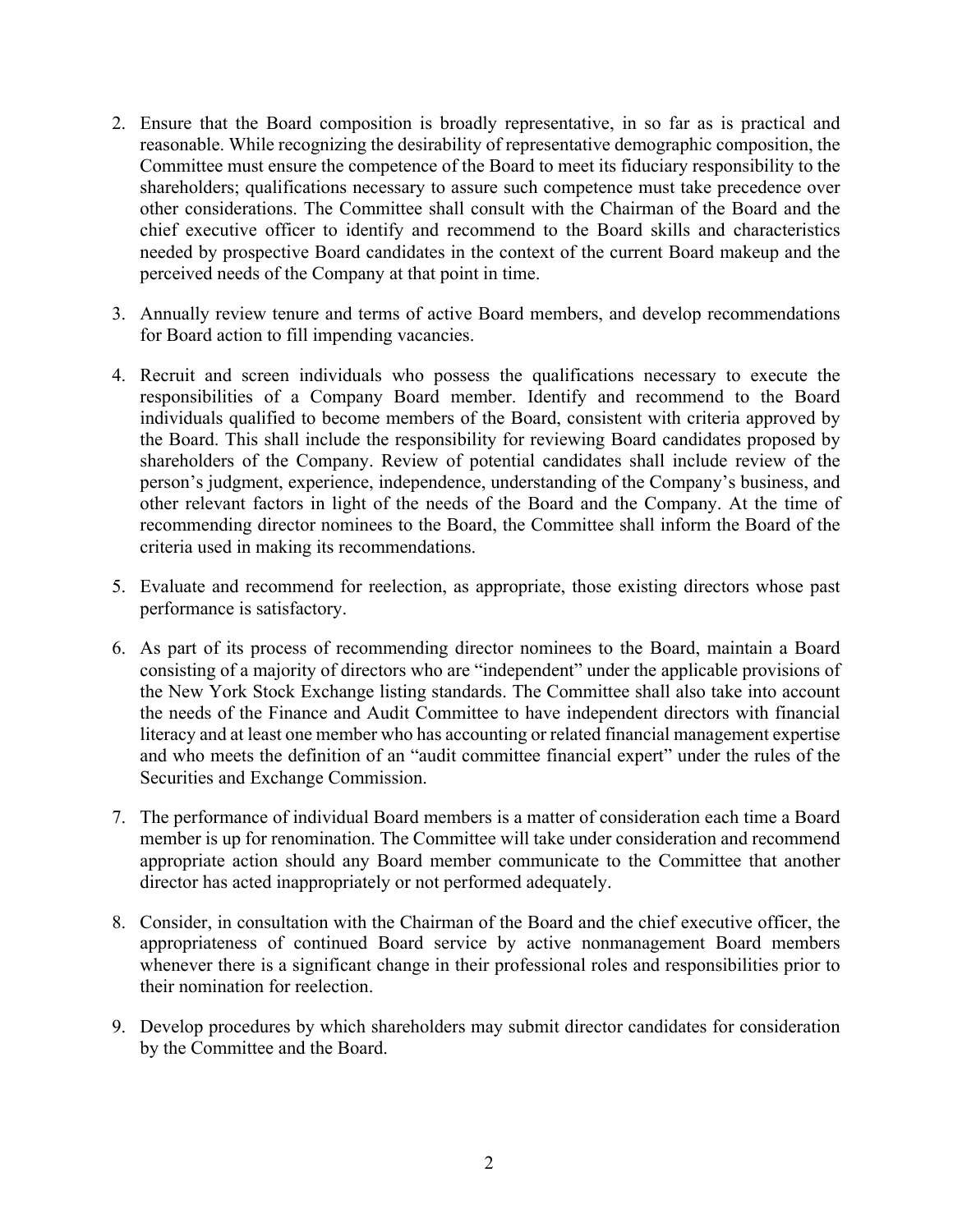### **Board Performance**

- 1. Decide issues with respect to independence or conflicts of interests involving members of the Board.
- 2. Take under consideration for action, as appropriate, any concern expressed by a Board member regarding the performance of the Board or any of its members.
- 3. Coordinate with the Chairman of the Board and the chief executive officer an annual review with all Board members on their perceptions of the performance and effectiveness of the Board and solicit suggestions for improving Board performance. Oversee the implementation of corrective measures. Report survey results and recommend action the Committee deems appropriate to the full Board.

### **Management Performance**

1. Oversee the annual evaluation of management performance.

# **Corporate Governance**

- 1. Periodically review the Company's Corporate Governance Guidelines and recommend to the Board such changes as may be determined appropriate so as to reflect the responsibilities of the Board and the manner in which the Company should be governed in compliance with best practices and applicable laws and regulations.
- 2. Regularly review issues and developments relating to corporate governance.
- 3. Periodically review the Company's Policy Guide on Standards of Conduct and Ethics, Supplemental Standards of Conduct and Ethics, conflict of interest policies, insider trading policies, and business ethics policies and recommend to the Board such changes as may be determined appropriate.
- 4. Consider proposed waivers of the Company's Policy Guide on Standards of Conduct and Ethics and Supplemental Standards of Conduct and Ethics and, either as a Committee or together with the other independent directors (as directed by the Board), determine and approve appropriate action.
- 5. Review and make recommendations to the Board with respect to proposals properly presented by shareholders for inclusion in the Company's annual proxy statement. The Committee may, as appropriate in light of the proposal's subject matter, refer any proposal to any other committee of the Board for purposes of review and recommendations.

# **Board and Committee Performance**

- 1. At least annually, conduct a self-assessment of Committee performance.
- 2. At least annually, assist the Board and the other committees of the Board in conducting assessments of such committees' performance and review the results of same.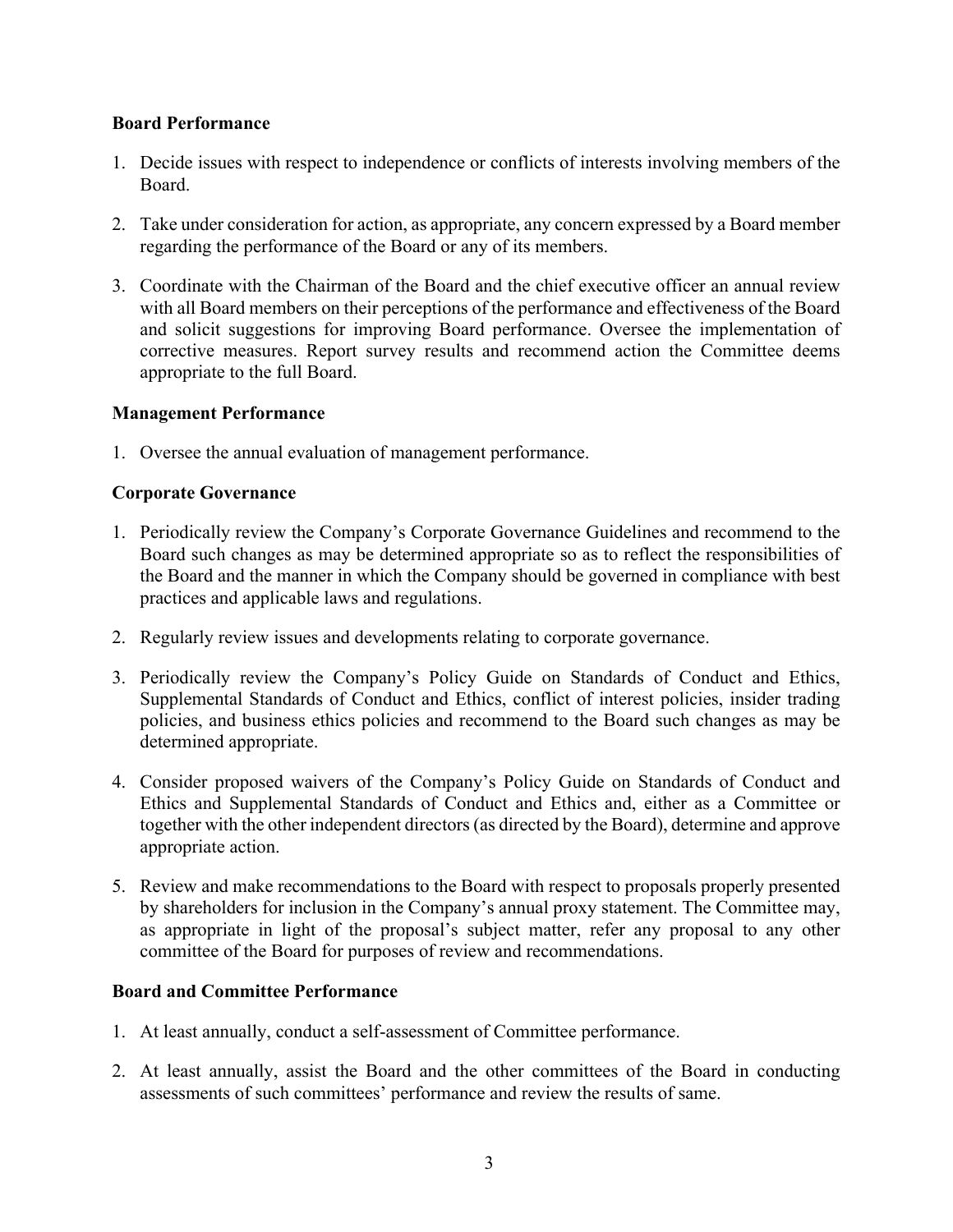- 3. Monitor and guide the development and implementation of an appropriate orientation and training program for Committee members.
- 4. As necessary, recommend to the Board investigations into any matters under the Committee's cognizance.

# **DURATION:**

1. The Committee shall continue in existence on a permanent basis until dissolved by the Board.

# **MEMBERSHIP:**

- 1. Committee membership shall consist of no more than five members elected by the Board, each of which shall be affirmatively determined by the Board to be "independent" under the applicable provisions of the New York Stock Exchange listing standards.
- 2. Vacancies may be filled or members removed by the vote of a majority of the full Board. Committee members may resign by giving written notice to the Board. A Committee member may resign Committee membership without resigning from the Board, but a member shall cease automatically to be a member of the Committee upon either ceasing to be a member of the Board or ceasing to satisfy the requirements for membership stated above.
- 3. A majority of the members of the Committee shall constitute a quorum for the transaction of business.

# **CHAIR:**

1. The chair of this Committee shall be the chair of the Board. In the event the chair is a member of management, the Board shall elect the chair of this Committee from among its nonmanagement membership.

# **COMMITTEE OPERATIONS:**

### **Meetings**

- 1. The Committee shall meet at such times and shall conduct such business as is necessary to execute the responsibilities outlined above, with meetings upon at least 24 hours notice, unless all members of the Committee have waived such notice.
- 2. Agendas and advance materials will be provided to Committee members at least one week in advance of regularly scheduled meetings if practicable. Special meetings may be held as called by the Committee chair, with meetings upon at least 24 hours notice, unless all members of the Committee have waived such notice.
- 3. Meetings are to be attended only by the members of the Committee and such additional attendees upon invitation or approval by the Committee chair.

# **Minutes and Reports**